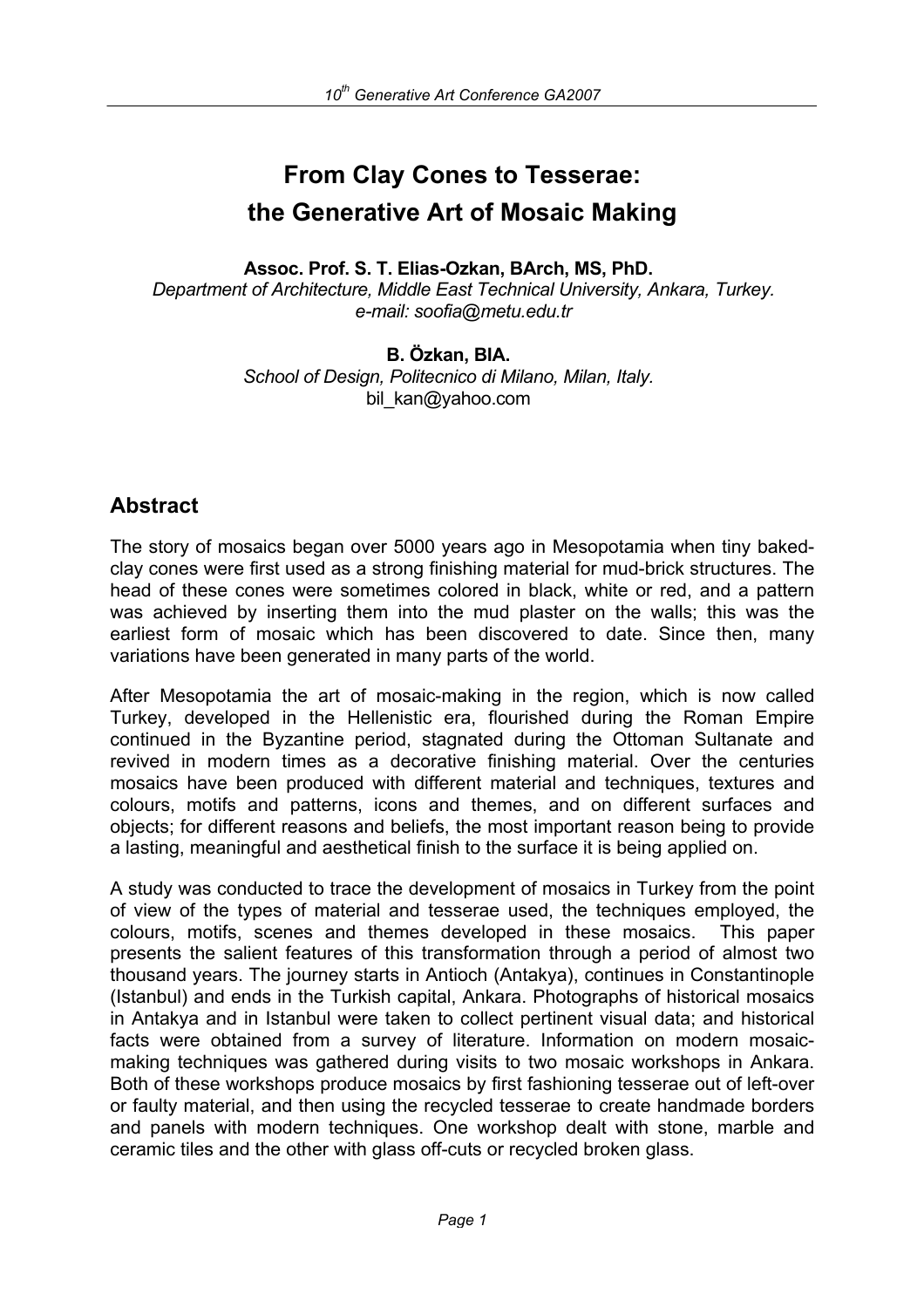## **1. Introduction**

The first evidence of mosaic-making in Turkey is attributed to the discovery of baked clay cones in the rubble of ancient mud-brick houses of the Sumerian period (3100 - 3000 B.C.). These cones were similar to those used in the mosaics of the  $1<sup>st</sup>$  Ur dynasty in Iraq (2600 B.C.). Ancient cone-mosaics were followed by the black and white pebble-mosaics of the Greeks in Delphi (600 B.C.). Although, classical Greek mosaics were being executed with small cube shaped stone tesserae (450 to 350 B.C.), coloured marble was used for the first time in 300 B.C. During this period, geometrical motifs, animal forms and also human figures were being used in the mosaic panels; however, the use of cut stones instead of pebbles in pavementmosaics started much later, in 200 B.C. Finally, colored glass tesserae started to be used for domestic mosaics in around 150 B.C. [1]

The finest examples of early mosaics unearthed in Turkey belong to the Roman era in Antioch (Antakya) and the Hellenistic era in Zeugma. These mosaics were prepared with stone and glass tesserae embedded in lime plaster; and were executed on a grand scale with excellent techniques and naturalistic effects [2]. The mosaics uncovered in Antioch are representative of the iconographic and stylistic changes in Roman art history over a period of four centuries -- from  $2^{nd}$  to  $6^{th}$  century C.E. -- in the Mediterranean region and its environs. [3]

Mosaics are the most splendorous form of architectural decoration and mosaicmaking became an art form during the Ptolemaic period in Egypt, from where it spread to the near and far east as well as the Roman provinces [2]. The art of mosaic-making developed by copying old paintings; especially, during the period from 150 B.C. to 200 C.E. When Christianity spread in the Roman Empire and became the official religion during the  $4<sup>th</sup>$  century C.E. mosaics became recognized as a Christian art and became a medium for large-scale wall decoration in the form of religious murals [1]. These mosaics or stone paintings had superlative permanence and splendor of color compared to frescoes; their grandeur was enhanced when gold started to be used with colored glass tesserae for mosaics in palaces and churches. Examples of such mosaics, which belonged to the Byzantine Empire, can be seen in the churches of Chora and St. Sophia in Istanbul. Gold foil was combined with glass in a special technique to produce the golden tesserae; these were then inserted at a slight angle to catch and reflect the dim light in church interiors, especially the walls and vaults. Figure 1 shows a mosaic from Hagia Sophia, which was built in the  $6<sup>th</sup>$ century and its mosaics were executed from the  $6<sup>th</sup>$  to  $11<sup>th</sup>$  century C.E.



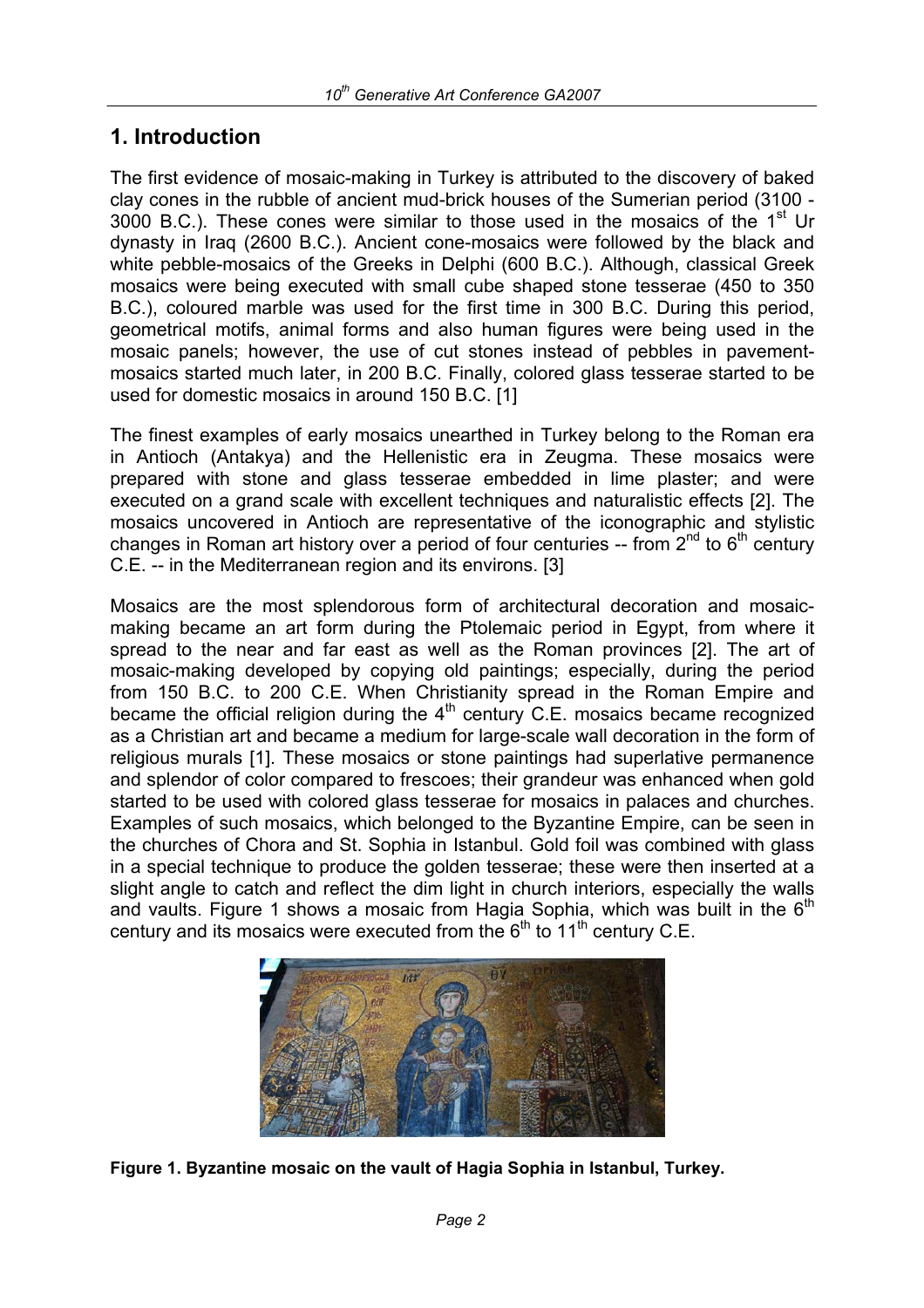Mosaics lost popularity with the coming of Renaissance when paintings became more fashionable; especially since mosaics were more expensive to execute and could not be transported like paintings[1]. On the other hand, Constantinople (Istanbul) had been taken over by the Ottomans who preferred tiling as a decorative art and an architectural finish. Nevertheless, examples of pebble-mosaic pavements can be seen in the  $15<sup>th</sup>$  century. Ottoman Palace of Topkapi in Istanbul which is remarkably similar to the 1<sup>st</sup> century mosaic in Russi, Italy (Figure 2). The palace also has a marble mosaic in the Opus Sectile technique next to the swimming pool. After almost 5 centuries of neglect the art of mosaics finally revived in the first half of the  $20<sup>th</sup>$  century and gained popularity towards the second half [4].





**(a) (b) photo by S. King [4].**

#### **Figure 2. The black and white pebble-mosaic pavement of Topkapi Palace in Istanbul**  (a), executed in the 15<sup>th</sup> century, resembles the 1<sup>st</sup> century mosaic in Russi, Italy (b).

With the passage of time, the technology of designing and producing mosaics underwent a change, which was not always progressive. The most important aspects in determining the techniques of production of a mosaic were the availability of material to be used as tesserae and the surface it was to be applied on; while the design depended upon the colour, texture and size of the tesserae, as well as the intention, importance and social relevance of the mosaic. Some of the techniques, motifs, and themes have continued over time while others have been abandoned. Although hand-drawn and hand-crafted mosaics maintain their originality and allure, modern mass-produced mosaics are being fashioned with the help of CAD CAM technologies.

## **2. Generating mosaics**

Mosaics are created by inserting small pieces of stony material in a bed of plaster; these pieces are called tesserae, which are available in many shapes, sizes, materials and colors. The transition from pebbles to cube tesserae was not abrupt but a refining process [1]; and the evolution of tesserae from clay to recycled material occurred in the following chronology: clay cones (3000 B.C.) to limestone and shells (2600 B.C.) to pebbles (600 B.C.); to cut stone (200 B.C.) and marble (450 to 350 B.C.) and then glass (150 B.C.); and finally ceramics, metals, and recycled material such as broken pottery, tiles and mirrors (1900 C.E). . As the variety in material increased, so did the variety in colour and texture. Colours of older pavements are restricted to the colours of marble and stone available in the region. However, with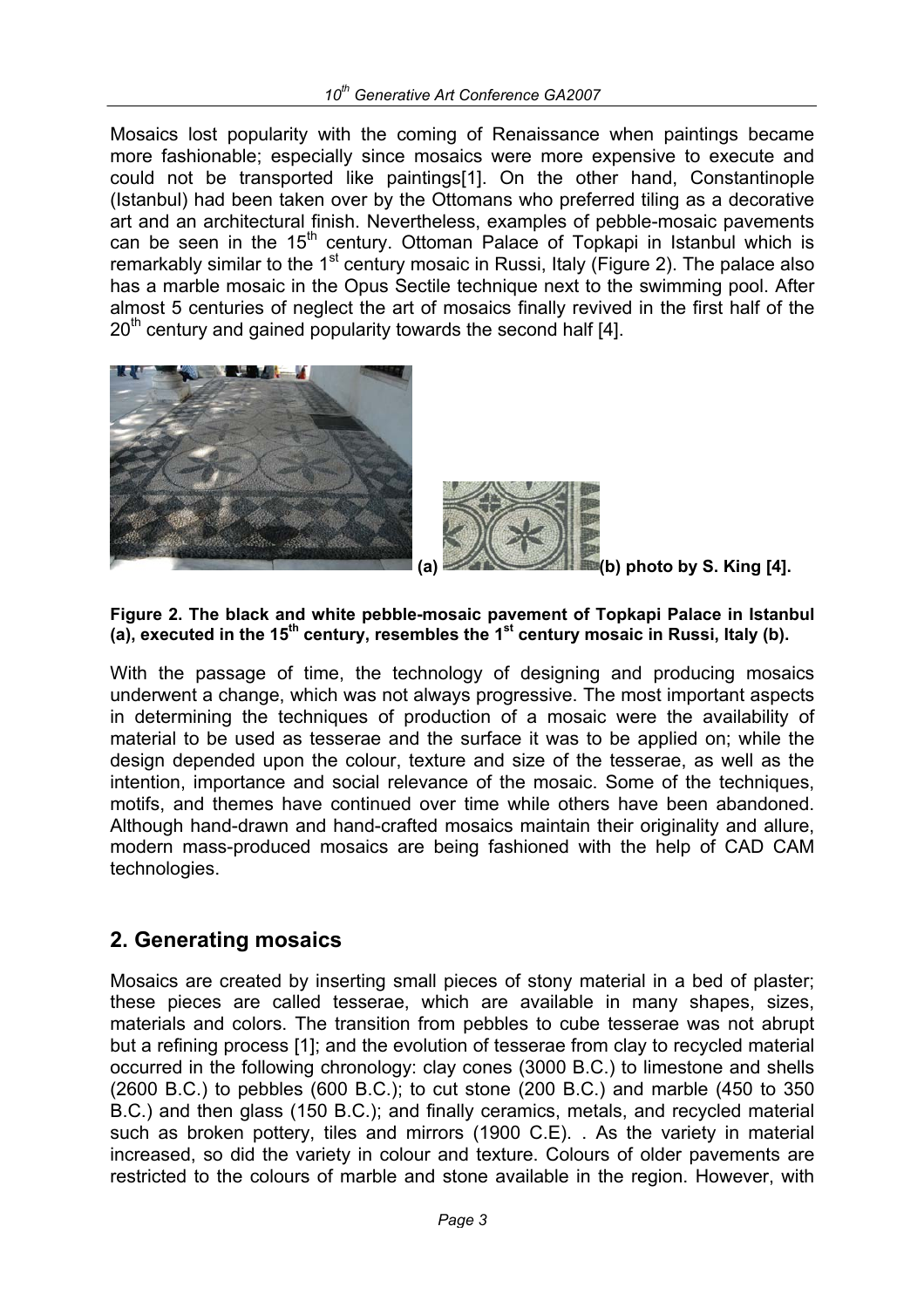the spread of glass tesserae the colour palette was extended and enriched. For example the mosaics in Hagia Sophia have been executed in 23 colors, including gold.

Modern mosaics are produced with many different materials used in conjunction, such as: glass, ceramics, marble, stone, metals, shells, pebbles, *etc*. Ceramic tiles are cut into regular shapes; squares or rectangles of desired size, the smallest being 1cm x 1cm; with the help of cutting machines or broken into irregular pieces in-situ (Fig. 3). Marble / glass tesserae are produced from thin marble slabs / glass sheets in the same way as ceramic ones are with the help of machines and special tools. Conversely, they are fashioned from off-cuts or waste pieces of marble or glass. Sometimes, glass or ceramic tesserae are factory produced in the desired colors, shapes and sizes; the glass tesserae in the workshop surveyed are produced from recycled glass.



**Figure 3. Preparing tesserae in a workshop in Ankara, Turkey.**

Along with the transition in materials there also existed a continual transition in the themes, motifs and techniques. For example, in Antioch the educated elite preferred to commission literary scenes in their homes, such as 'the judgement of Paris'; while some themes were of a moral value, such as 'the drinking competition'. Superstition was another theme in residential mosaics, such as warding off 'the evil eye'. Labelling is found from  $3<sup>rd</sup>$  century C.E. onwards where abstract concepts were portrayed, while lengthy inscriptions were used to immortalise quotes or biblical verses.

### **2.1 Designing mosaics**

The first mosaics consisted of simple geometric patterns such as bands, grids, zigzags, triangles etc; as in the Temple of A-anni-padda belonging to the  $1<sup>st</sup>$  dynasty of Ur. These geometric patterns evolved into more complicated designs which were later combined with panels of stylized scenes, as in the Hellenistic and Roman mosaics. On the other hand, imagery in mosaics changed from pagan gods to literary scenes and then to religious ones with the spread of Christianity in the Roman Empire [1].

Mosaic patterns can be classified according to the shapes and order or disorder of the mosaic tesserae [4]. For instance, when cubic tesserae are fixed in a rectangular geometrical grid the pattern is called *Opus Regulatum*. However, if the rows in the grid are offset to resemble the common brick bond it is called *Opus Tesselatum,*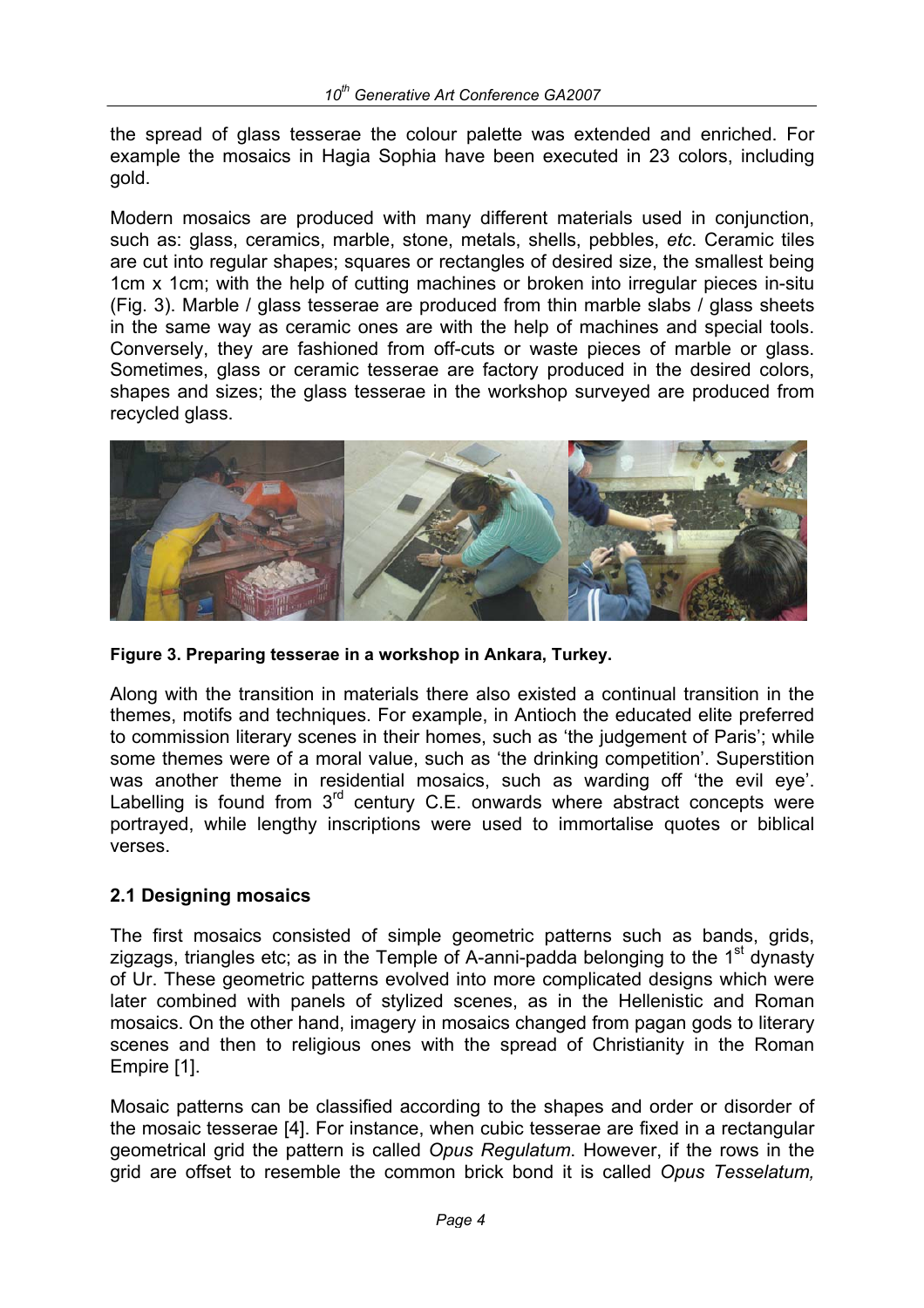which is mostly used for mosaic infill or background. On the other hand, if the tesserae are inserted in a worm-like winding pattern, which is often used for outlining or emphasizing a shape for pictorial effects, it is called the *Opus Vermiculatum*; and when this style of fixing tesserae is used to cover entire vaults or walls, as in the early Christian mural mosaics, it is called *Opus Musivum*. Finally, if the cubic tesserae are fixed in the key-stoning curves and a repeated fan-shaped pattern is achieved, it is called *Opus Circumactum.* To execute a mosaic in an *Opus Sectile* pattern, the tesserae are cut to fit the contours of the design, as in the  $15<sup>th</sup>$  century C.E marble marquetry of the water channel in Topkapi Palace in Istanbul, belonging to Ottoman times (figure). Conversely, if the tesserae are not only randomly shaped but also laid in a random manner the pattern is referred to as *Opus Palladianum*; this style of executing mosaics has become very popular in contemporary times and the most remarkable examples can be cited as Gaudi's Parc Guell in Barcelona.



#### **Figure 4. Mosaic patterns are classified according to the shapes and order or disorder of the mosaic tesserae [4].**

The *Opus Regulatum* is used to create the meander borders and the stepped pyramid shape; the latter then generated the stepped diamond pattern. The diamond was transformed into the lozenge, which in turn generated the dentil and solid borders (Fig. 5). The solids were used in varying configurations to create smaller emblemata (Fig. 6).





Dentil border solid borders

#### **Figure 5. Opus regulatum used to generate various shapes and border designs**



**Figure 6. Solid box motif used to generate various emblemata.**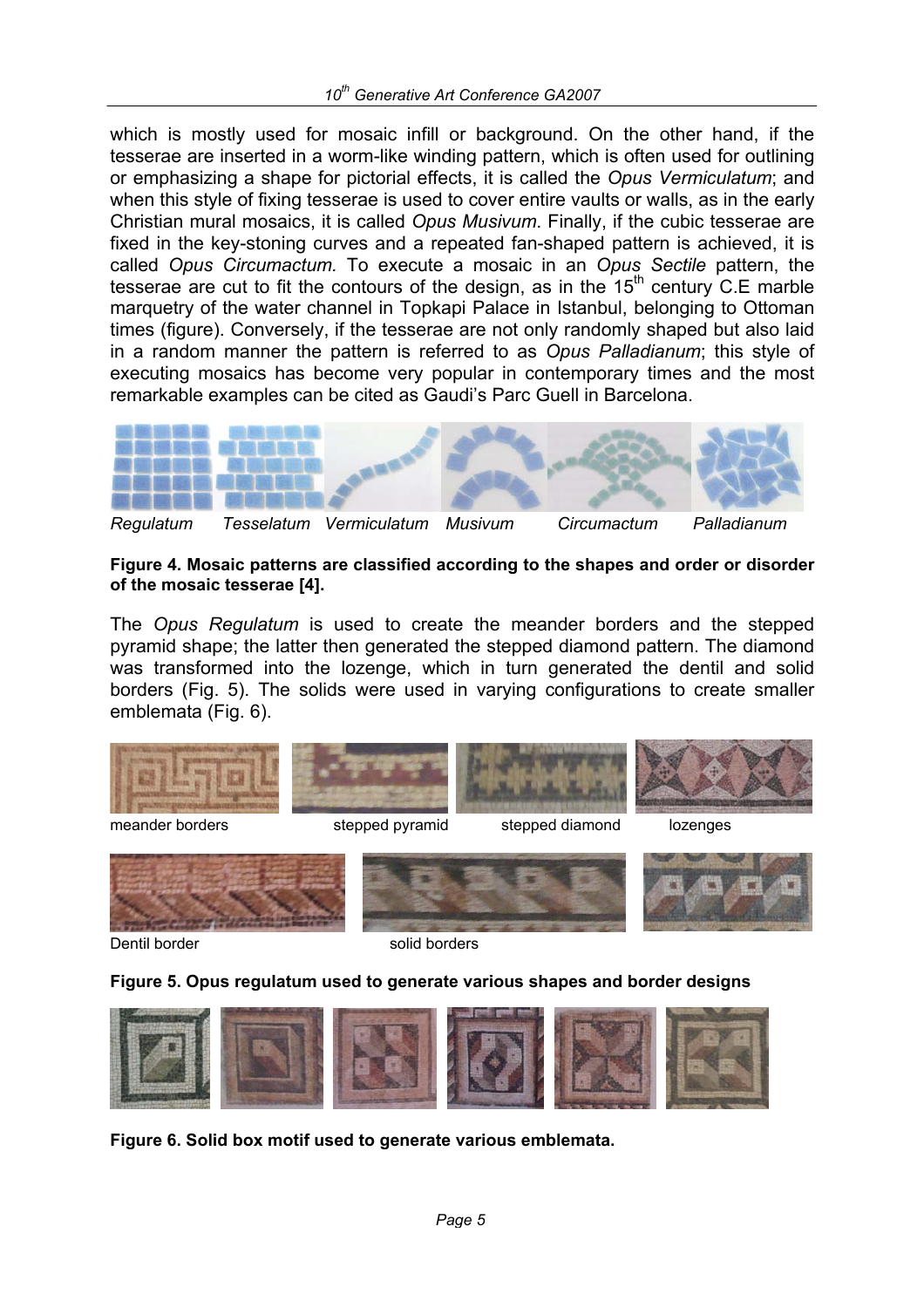The *Opus Vermiculatum* is used to create the wave-crest and folded ribbon borders; the latter was transformed into a twisted ribbon by creating a three dimensional effect with bands of colors ranging from dark to light to give it the feeling of depth (Fig. 7). This style is also used to create the guilloche borders which become more and more complicated with the addition of strands (Fig. 8). The guilloche, which is a pattern of interlacing bands forming a plait, is also a forerunner of the gradually complicated knot emblemata (Fig. 9).



**Figure 7. Opus vermiculatum used to generate various shapes and border designs** 



**Figure 8. Opus vermiculatum generating 2, 3, 4 strand- and loop- guilloche borders** 



**Figure 9. Generating emblemata from meander to knots and loops** 

### *Traditional techniques:*

The mosaic school of Eastern Arts extended beyond the workshops of Antioch. In these workshops there used to be teams of mosaicists consisting of a designer and the apprentice workers just like the team consisting of a figure specialist, an ornament painter and a plasterer for producing murals. Mosaicists traveled to far off places to practice their trade which is why the style and iconography of mosaics produced in the workshops of Antioch can be seen in places like Cyprus and Israel [3].

The mosaics had depth and three dimensional effects similar to paintings, which is why they were often called stone paintings. The mosaicists were known for the sophisticated handling of foreshortening, shading and lighting that produced these effects. Their style was a continuation of the Hellenistic artistic tradition in the selection of Greek themes and patterns, and illusionistic treatments in painting style. The iconography in these mosaics had messages of social and moral nature [2].

The three dimensional effect was created with various techniques shown below, such as: coffered panels; lozenges and a square to give the solid box and a square within the square to give an open box effect; meander pattern in isometric; empty cubes; inscribed boxes; folded ribbon, etc.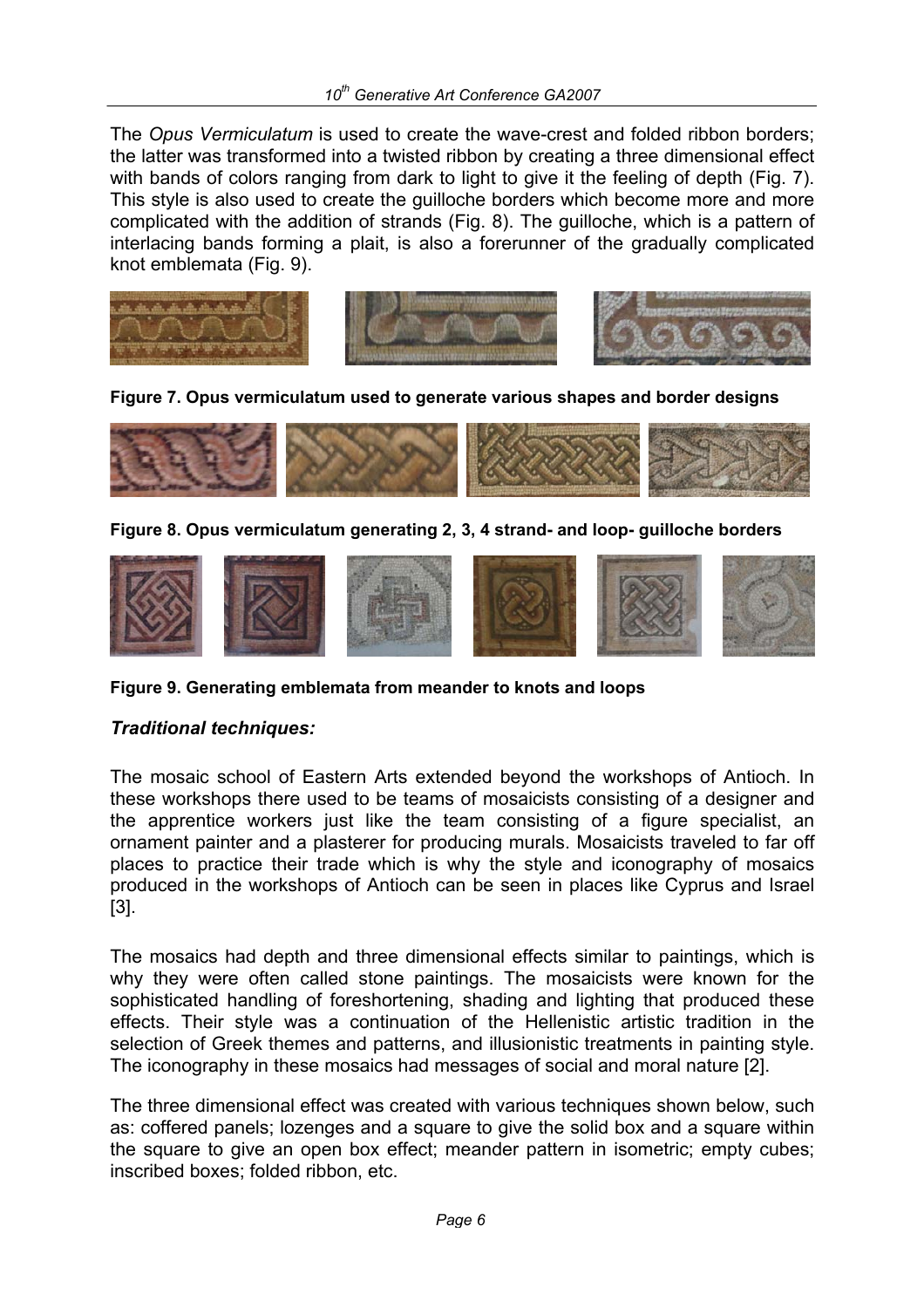

**Figure 10. Generating three dimensional patterns from meanders and solid boxes.** 

The basic composition of a mosaic consisted of square or rectangular panels of geometric patterns or scenes from religious or literary stories. The panels were encircled with geometric borders or rinceau, which were wide borders of vines, leaves and flowers interlaced with birds and masks. The geometric borders were composed of plaits, solids, row of dentils, guilloche (2, 3 or 4 strand or looped-), stepped pyramids, meanders, tangent diamonds, wave-crests, twisted ribbon, folded ribbon, trellis, or bead and reel. Sometimes a panel would contain a rectangular, circular or octagonal emblema instead of a scene. It was also possible to create a panel with semis of florets, crosses, rose-buds, stars, diamonds, etc. The smaller emblemata would contain rosettes, simple knots, zigzag bands or a Solomon's knot.

#### *Modern techniques:*

Computer programmes such as AutoCAD or CorelDraw are used to generate the pattern, which is either provided by the client's architect or chosen from ready made ones in the mosaic catalogue If a photograph is used then it is scanned and imported into a CAD programme, where it is subdivided into manageable panels. The panels are numbered sequentially and printouts are produced; these printouts serve as the stencil for the mosaic panel. A 160 square meter swimming pool was finished with glass tesserae mosaic by first enlarging the chosen pattern and then dividing it into 30x30cm tiles. These tiles were produced using the direct mesh method and numbered according to their sequence in the pattern. They were brought together on site and installed in their designated places to assemble the pattern (Fig. 11).



**Figure 11. Transforming design into mosaic tiles and panels: (a) post card to mosaic (b) wall-paper panel (c) wall paper pattern executed as mosaic for swimming pool**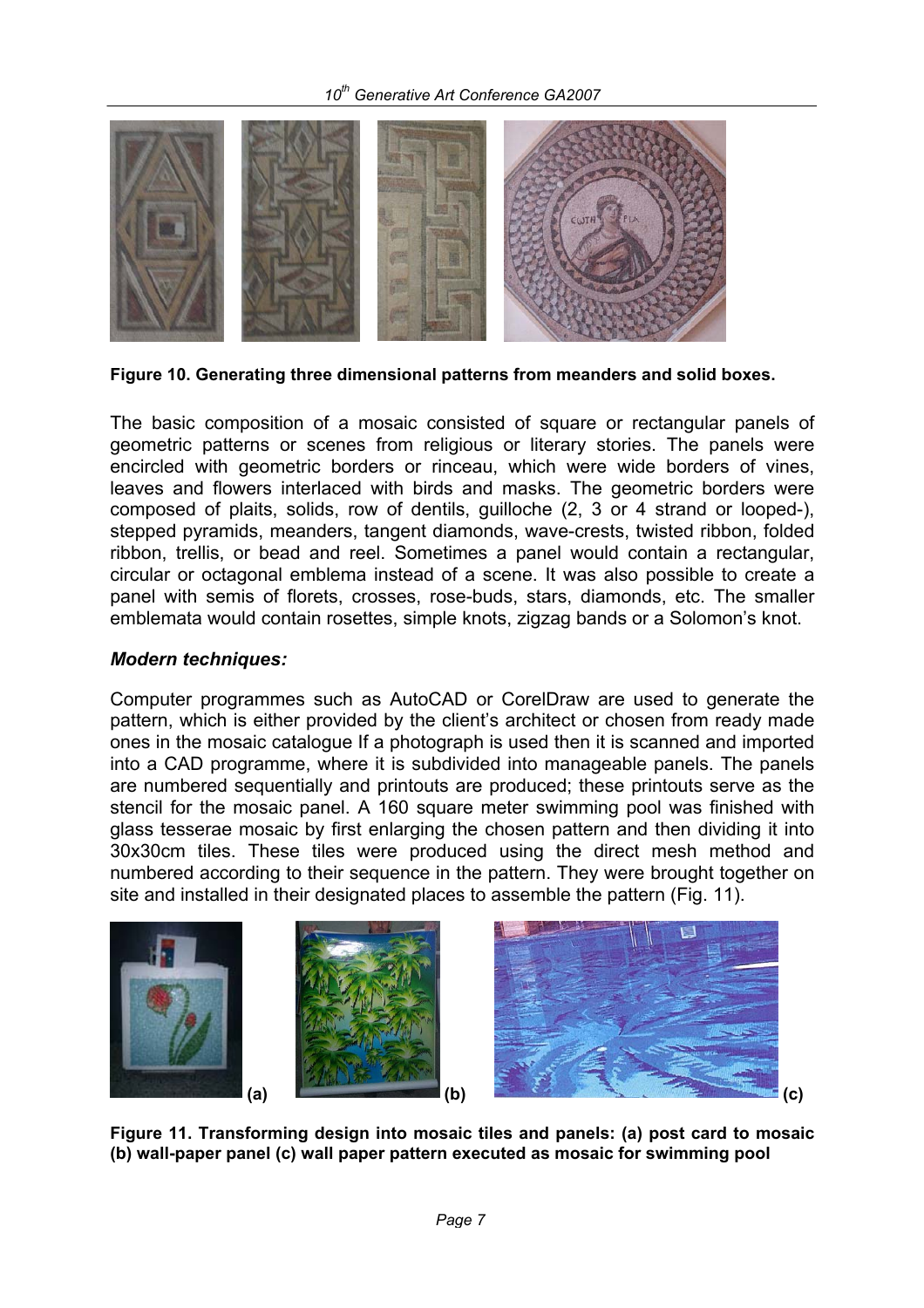### **2.2 Production Techniques**

There are mainly two ways in which a mosaic can be produced: in-situ or in a workshop. When a mosaic is executed in-situ, the outline of the pattern is drawn directly on to the surface on which it is to be applied; mortar or adhesive is then spread over small sections of the pattern and tesserae are inserted into it piecemeal; once the pattern emerges the background is filled in. Since the pattern is stenciled in directly this technique is called the 'direct method'. The direct method can also be used in workshops to produce panels of mosaics on a solid base that can be transported to the site and fixed in place. Although, in-situ mosaic production was common in the past and although it is still used to produce smaller objects, it is no longer practical to execute mosaics for architectural decoration purposes using this technique. Due to time and space constraints, it is more convenient to install madeto-order mosaics, which have been prepared in workshops.

Mosaics created in workshops, to be applied on walls or floors elsewhere, can be prepared using one of the following three techniques: the mesh, reverse-stencil or template-tray. In the mesh technique the tesserae are glued on to a glass-fibre mesh according to the pattern drawn on a paper stencil placed under the mesh. Since the pattern is drawn normally on the stencil and since the tesserae are fixed face up it is considered to be a direct method. On the other hand, the reverse-stencil and the template-tray techniques are considered to be indirect methods.

In the reverse-stencil technique, the pattern is sketched in reverse on paper and tesserae are fixed face-down onto the pattern with a temporary adhesive. When panels so prepared are inserted on to a layer of fresh plaster or stucco the paper is peeled off to reveal the mosaic and the gaps between the tesserae are filled in with grout. In the template-tray technique, the mosaic is prepared in modular plastic trays which have the pattern molded in like a template. The tesserae are placed face-down on the template-trays and glue is applied to their backs with a roller; the mesh is then stuck to the tesserae and once the glue dries it is possible to lift off the mosaic from the template-tray and store it in boxes to be transported to the installation site. At times these mosaic tiles are part of a very large pattern or scene which is assembled on site and inserted in the proper sequence.





### *Traditional techniques:*

Early mosaics were always executed in-situ; plaster was laid on a foundation coat of cement on which the principle features of the design were drawn and coloured. This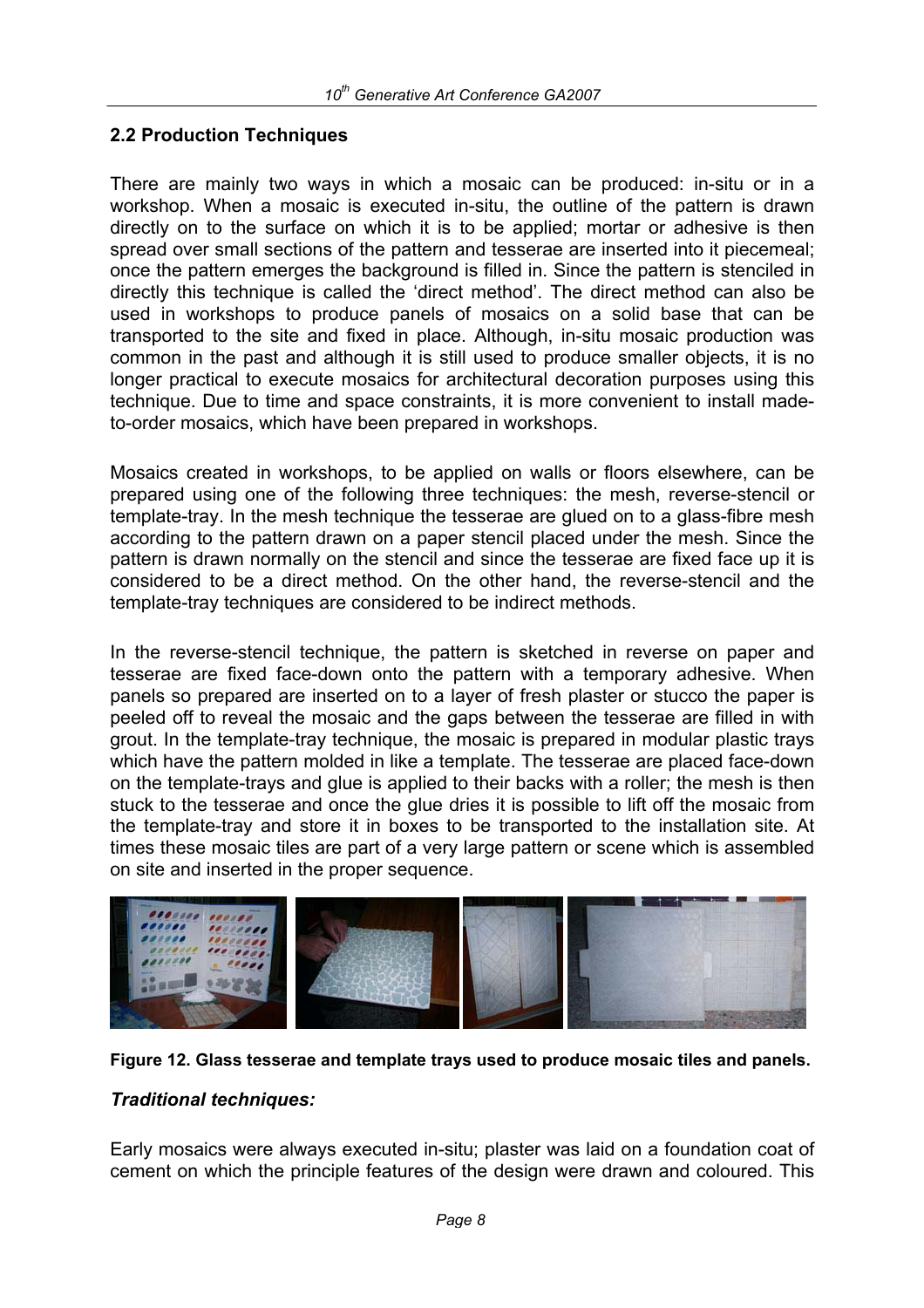plaster was removed bit by bit and replaced with binding cement and tesserae. Sometimes the design was scratched into the base plaster with the colour of the larger areas indicated on it. The design was thought out by the master mosaicist who also laid out the contours of the design and the main panels; the rest was filled in by his assistants. The grout that would be applied to fill in the spaces between the tesserae was sometimes coloured; e.g. the grout used in the Hagia Sophia mosaics was deep red so as to bring out the splendour of the gold tesserae [1].

The surface to be decorated was covered with a thick plaster of powdered marble lime mixed with pozzulana (volcanic rock), to make it smooth. The mosaic pieces were inserted into a second layer of stronger plaster that was applied in sections small enough to allow the work to progress before the plaster had time to dry out. The tesserae were not absolutely regular in shape, ranging from 0.4 cm to 1.8 cm; smaller ones were used for detailed work and larger ones for the background. The tesserae were never set flush but at slight angles, with the darker coloured ones set deeper to give an illusion of three dimensions [1].

In Antioch mosaics, the glass, marble or stone tesserae were set in a lime plaster. Each mosaic was designed by improvising on a standard theme composed of borders and a scene or emblema within [2]. The direct technique was also used in Roman times to prepare portable panels, called emblemata, in the mosaic workshops and carried to the site to be inserted in the pavement; the rest of the panel and borders were laid in-situ [3]. It is believed that the complicated and main figures as well as the emblemata were prepared by the masters and the minor work such as filling in the background of the mosaic or its simple border was done by the apprentices [4].

### *Modern techniques:*

A black and white photocopy of an old pattern is obtained from a scanned picture which is enlarged to the desired size; or a life-size printout of the design is obtained of the computerized pattern to be used as a stencil for the mosaic. The print-out is laid out flat on the ground or a worktop. A nylon or plastic sheet is fixed to the stencil to protect the paper and to prevent it from sticking to the back of the mosaic. A nylonor glass- fibre netting/mesh is fixed temporarily to the plastic sheet to stick the tesserae on to. White water-soluble PVA glue is applied over bits of the pattern area visible through the nylon. The tesserae are glued to define the outline of the pattern first and then the rest of the pattern is filled by sticking the rest of the tesserae according to the colour copy of the pattern being produced.

Depending upon the complexity of design and the size of the tesserae, it can take anytime from one day to one whole month to finish one square meter of mosaic; for example a copy of an ancient mosaic is produced in 25 to 30 days by one skilled mosaicist. When the panel is finished, it is lifted off the paper stencil along with the nylon sheet and put into boxes to be transported to the building it will be installed in. Mosaic panels produced in workshops are applied to the surface (floor or wall) with a thin mortar and, when dry, cement grout is spread on it liberally to fill in the spaces between the tesserae. The surface is then wiped to remove the excess grout and reveal the mosaic pattern.